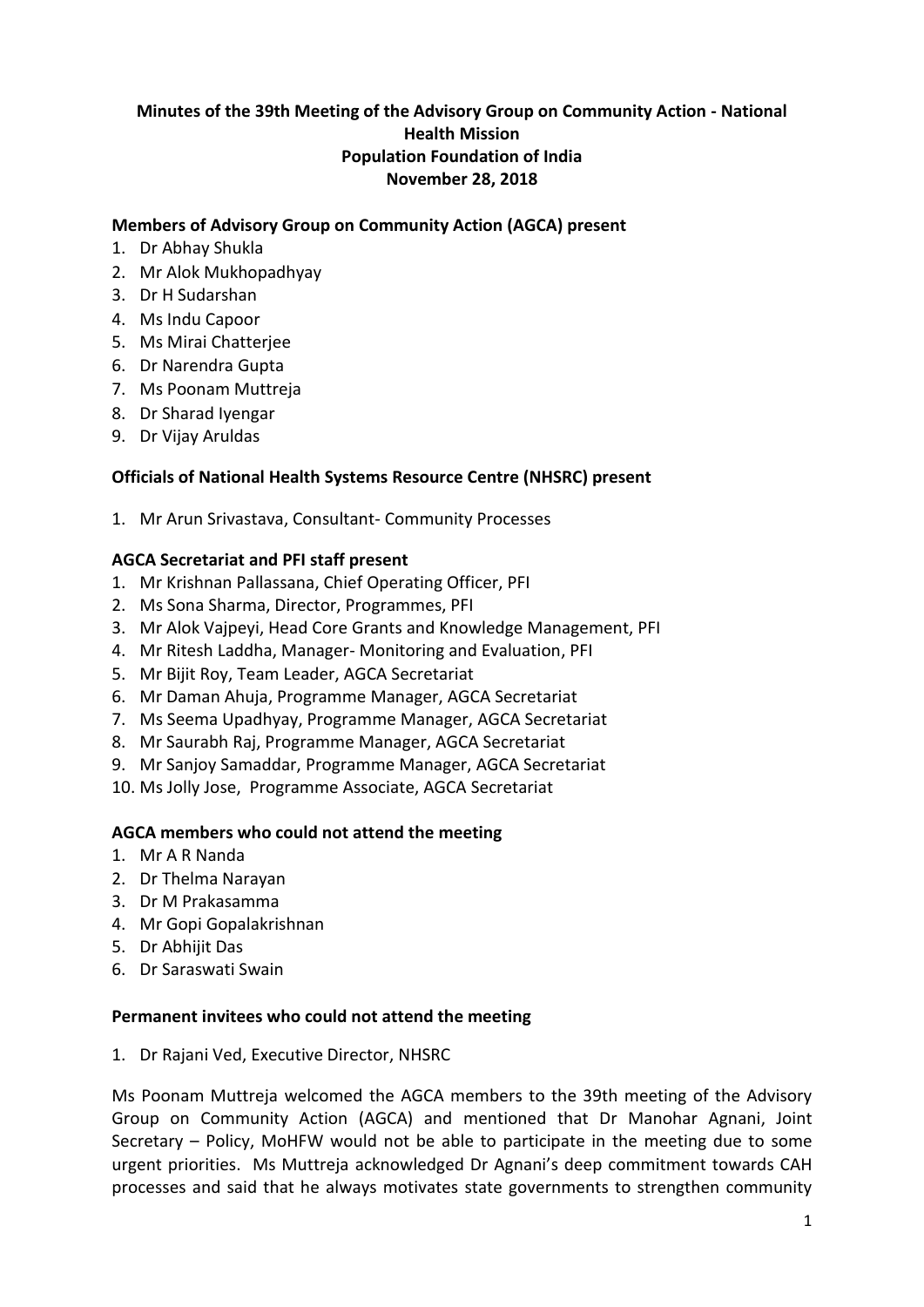action and accountability processes within the NHM. This was reflected in the current FY 2018-19 State Programme Implementation Plans (PIP) approvals, wherein the MoHFW approved funds for CAH implementation to 26 states and the overall approval has increased by 132% compared to the previous FY 2017-18.

The objectives of the meeting were to:

- 1. Share an update on the programme 'Strengthening Community Action for Health (CAH) under the National Health Mission' for the period: July 2018 to November 2018
- 2. Discuss priorities on community processes
- 3. Share observations from the 12th Common Review Mission (CRM)
- 4. Discussions on operational issues related to CAH implementation in the states

Ms Mirai Chatterjee, Member AGCA chaired the pre-lunch session. Members confirmed the minutes of the 38th AGCA meeting held on July 16, 2018.

## **Compliance on Action Points from the 38th AGCA meeting**

Bijit Roy shared an update on the action points identified at the 38th AGCA meeting.

| SI.      | <b>Action Points</b>                                                                                                                                  | <b>Responsibility</b>                     | <b>Action Taken</b>                                                                                                                                                                                                                                                                                                                                                                                                                                                                                                                                                                                                                                               |
|----------|-------------------------------------------------------------------------------------------------------------------------------------------------------|-------------------------------------------|-------------------------------------------------------------------------------------------------------------------------------------------------------------------------------------------------------------------------------------------------------------------------------------------------------------------------------------------------------------------------------------------------------------------------------------------------------------------------------------------------------------------------------------------------------------------------------------------------------------------------------------------------------------------|
| No.      |                                                                                                                                                       |                                           |                                                                                                                                                                                                                                                                                                                                                                                                                                                                                                                                                                                                                                                                   |
| 1.<br>2. | Submit a note to NITI Aayog on<br>'Strengthening<br>Community<br>Engagement and<br>Action<br>for<br>Ayushman Bharat.'<br>Organise a meeting with NITI | <b>AGCA</b><br>Secretariat<br><b>AGCA</b> | Note was submitted to Dr Vinod Paul<br>(Member, NITI Aayog) and Mr Alok<br>Kumar (Advisor-Health, NITI Aayog) on<br>August 30, 2018.<br>Meeting was organised with Mr Alok                                                                                                                                                                                                                                                                                                                                                                                                                                                                                        |
|          | Aayog team to brief AGCA's work<br>on CAH and communitisation<br>strategies for Ayushman Bharat.                                                      | Secretariat                               | Kumar (Advisor-Health, NITI Aayog) and<br>his team on September 6, 2018 to brief<br>on CAH processes and explore areas<br>where the AGCA can provide support.<br>Following this,<br>a field<br>visit<br>was<br>undertaken with Dr S Rajesh (Director-<br>Health, NITI Aayog) to Begusarai district<br>in Bihar between September 17-21 to<br>brief district officials on community<br>engagement strategies and priorities.<br>A plan to strengthen communitization<br>processes in the aspirational districts is<br>being developed along with the Piramal<br>Foundation team which would be shared<br>with Mr Alok Kumar in the third week of<br>December 2018. |
|          |                                                                                                                                                       |                                           |                                                                                                                                                                                                                                                                                                                                                                                                                                                                                                                                                                                                                                                                   |
| 3.       | Organise<br>AGCA<br>meeting<br>in<br>2018<br>September<br>to<br>discuss<br>priorities<br>and<br>engagement<br>strategy.                               | <b>AGCA</b><br>Secretariat                | AGCA<br>The<br>proposed<br>meeting<br>on<br>September 4, 2018 was postponed due<br>to the 12th Common Review Mission<br>scheduled between September 4 and 12,<br>2018. Subsequent proposed meeting                                                                                                                                                                                                                                                                                                                                                                                                                                                                |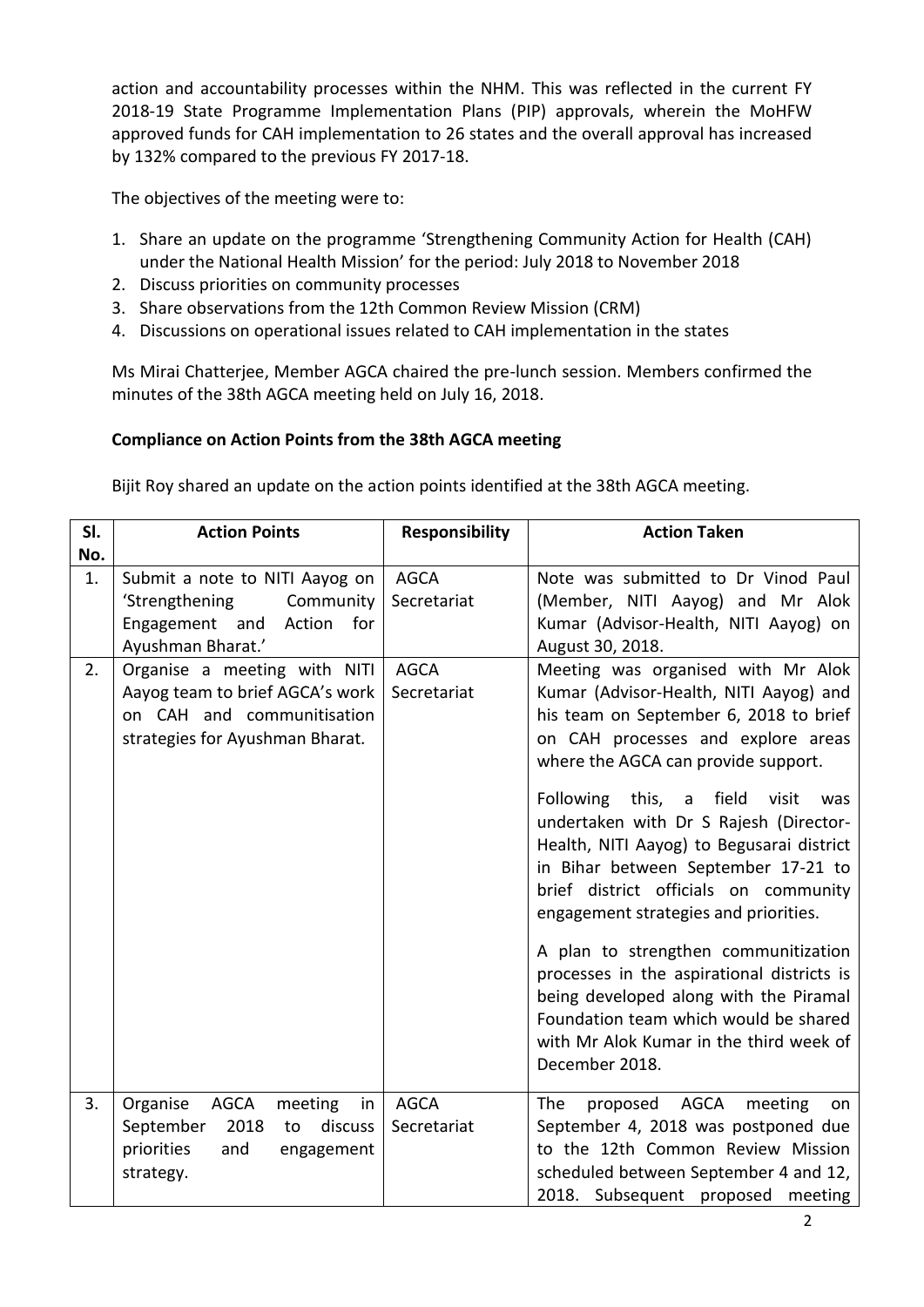|    |                                   |             | dates coincided with (a) 'National       |
|----|-----------------------------------|-------------|------------------------------------------|
|    |                                   |             | Summit on Good and Replicable            |
|    |                                   |             | Practices' organised on October 30 to    |
|    |                                   |             | November 1, 2018; and (b) 'Accelerating  |
|    |                                   |             | Transformation to High Quality Health    |
|    |                                   |             | Systems Workshop' organised<br>on        |
|    |                                   |             | November 20, 2018.                       |
| 4. | Develop a village level dashboard | Dr M        | Draft dashboard developed by Dr M        |
|    | on key indicators on health,      | Prakasamma  | Prakasamma and Mr Saurabh Raj, was       |
|    | nutrition and sanitation.         | and AGCA    | with<br>AGCA<br>members<br>shared<br>on. |
|    |                                   | Secretariat | November 22, 2018, for inputs.           |

## **I. Update on Progress of AGCA Activities for the Period July 2018 to November 2018**

Bijit Roy presented update of the 'Strengthening Community Action for Health under the National Health Mission' programme for the period July 2018 to November 2018. The presentation outlined the institutionalization of community based monitoring of health services through state social audit units; strengthening of Rogi Kalyan Samities; engaging with young people; and progress on CAH implementation in the states.

Bijit highlighted the following:

- **a. Institutionalization of community monitoring of health services through state social audit units**
- **Meghalaya** is the first state to enact the Social Audit Act in 2017 and subsequently community monitoring processes were piloted by Meghalaya Society for Social Audit and Transparency (MSSAT) in selected villages with support from Mazdoor Kisan Sangathan (MKSS), SATHI, AGCA Secretariat and other civil society organisations (CSOs). The AGCA Secretariat has been working with the State NHM and MSSAT to institutionalize and scale up community monitoring of health services across the state. This has been approved by the MSSAT Governing Body meeting in October 2018. A trainers' manual and monitoring tools are being developed to orient the district, block and village resource persons and the processes in the field would be initiated from April 2019 onwards.
- **Uttarakhand:** The AGCA Secretariat supported the State NHM and the Uttarakhand Social Audit Accountability and Transparency Agency (USAATA) to integrate community monitoring of health services with the social audit processes. As a first step, State NHM has partnered with USAATA to undertake a prescription audit to identify gaps in medicine supplies and patterns on out-of-pocket expenditure incurred across 6 blocks of Uttarkashi district.
- **Jharkhand:** District social auditors of the State Social Audit Unit (SAU) would be part of the community monitoring processes being undertaken in 5 districts.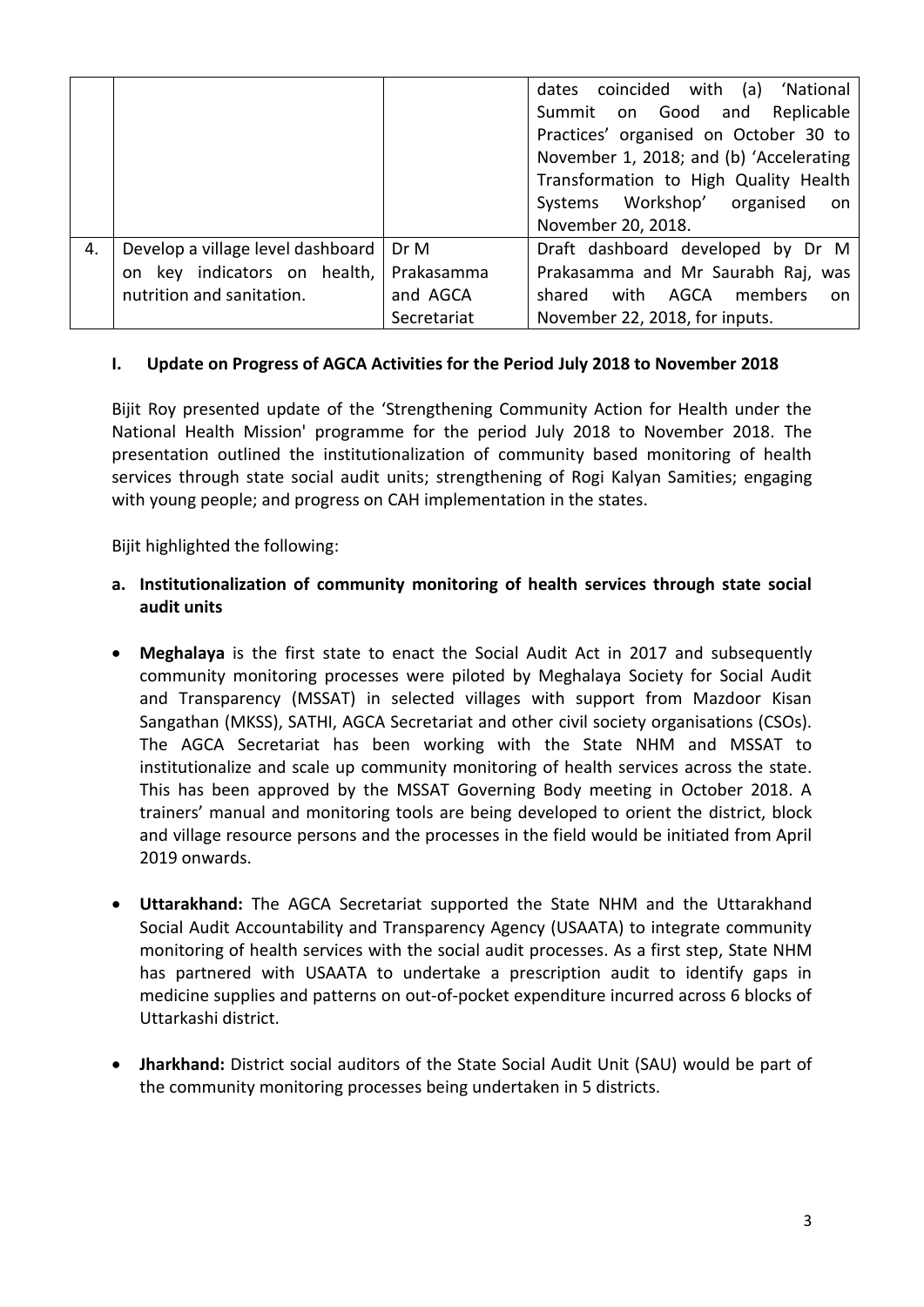## **b. Strengthening of Rogi Kalyan Samities (RKSs)**

In coordination with the National Health Systems Resource Centre (NHSRC) team, the AGCA Secretariat provided support to the following 5 states to strengthen the functioning of RKSs:

- **i.** *Uttar Pradesh:* PFI worked in coordination with the State Programme Management Unit (SPMU) to strengthen the functioning of RKSs in 27 public health facilities in Lucknow district, mentor RKS members to organise its regular meetings, and subsequently undertake its monitoring and planning to address locally identified gaps. This initiative is being scaled up across 10 additional districts covering 168 health facilities and district Training of Trainers (ToTs) are currently underway.
- **ii.** *Sikkim:* State and District ToTs (in 4 districts) were organised in November 2018 to build the capacities of the Chief Medical Officers, Medical Officers and District NHM staff. They will in turn, provide support in organising regular and structured meetings of RKSs and undertake need-based planning through checklists/ monitoring tools.
- iii. *Goa:* Post the state and district ToTs in March and October 2018, regular meetings of the RKSs are being organised. The state has also tapped CSR funds for infrastructure up-gradation at selected CHCs and district hospitals.
- iv. *Jharkhand:* In coordination with the State NHM team, RKS strengthening processes are being scaled up from 2 districts: Hazaribagh and Ranchi to the remaining 22 districts in the state. The State ToT is planned to be organised on December 5-7, 2018 at Ranchi.
- v. *Maharashtra:* The members of the PHC monitoring and planning committee undertake participatory audits on the utilisation of RKS funds at the primary health centres on a regular basis. In addition, the audit team oriented RKS members on proper utilisation of the RKS funds and to facilitate planning processes, which will ensure effective utilisation of RKS funds to address the real needs of patient's.
- c. **Building capacities and agency of youth:** PFI is developing capacities and agency of a cohort of 40 youth leaders to monitor and advocate for Adolescent Reproductive and Sexual Health (ARSH) services in 2 districts of Bihar: Darbhanga and Nawada. The youth leaders have reached out 3,000 young people with information and sought feedback on the delivery ARSH services at the VHSND sites and health facilities. In addition, local actions were taken to stop 92 cases of child marriages; increase participation of adolescent girls at VHNDs; sanitary napkin banks were established in 12 villages; and (d) demands were raised at the Jan Samwad to initiate ARSH services at Community Health Centres (CHCs) in Nawada district.

# **2. Discussions on community processes priorities**

The group made the following points:

 A dedicated facilitation structure with dedicated funding needs to be put in place to ensure effective implementation of CAH in the states. The AGCA should advocate for greater role for the State Health Resource Centers (SHRCs), Community/ ASHA resource Centers to strengthen the VHSNCs and RKSs.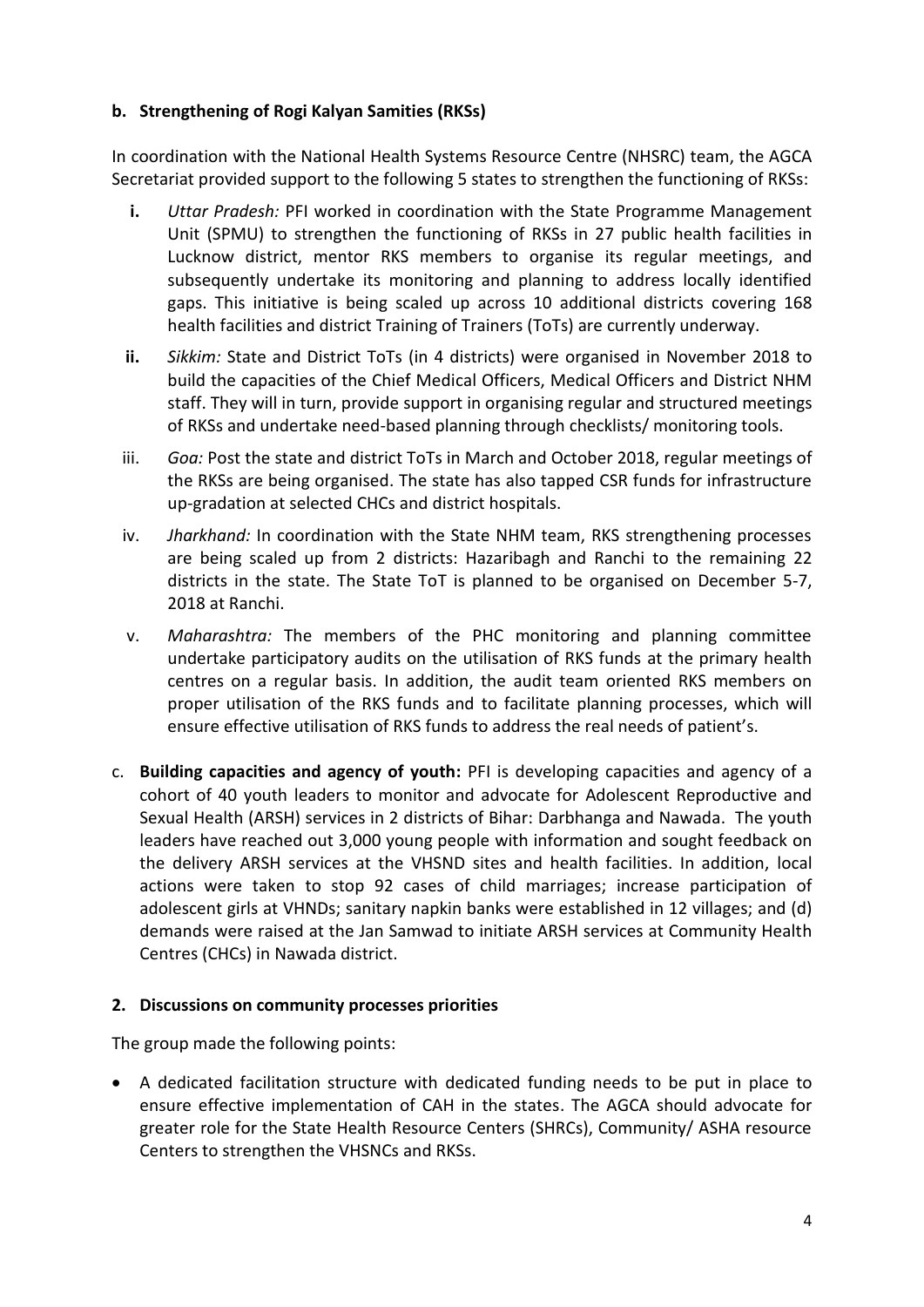- The AGCA Secretariat should compile and send a detailed update on CAH implementation to the MoHFW and NHSRC.
- Ms Muttreja shared that a sub-group on 'Linking health care financing with gram panchayat development planning' has been constituted under the chairmanship of the Secretary, Ministry of Rural Development (MoRD), wherein PFI and Public Health Foundation of India (PHFI) are members. A letter regarding this has been received from Mr K Rajeswara Rao, Adviser-EAC-PM and Member-Convener of the Expert Committee. The letter will be shared with the AGCA members.
- Efforts should be made to gather and compile some tangible outcomes to showcase effectiveness of CAH processes on the ground.
- As most states are focusing on the roll out of the Ayushman Bharat, conscious efforts should be made to integrate CAH in the Health and Wellness Centers (HWCs).
- There is a need to strengthen the VHSNCs for community level actions such as declaration of villages as open defecation free (ODF), anemia free and no infant deaths.
- In Maharashtra, Community Action and Nutrition (CAN) is being implemented in 400 villages across 7 tribal districts where multiple committees such as Mata Samiti, ASHAs, and VHSNCs were converged into a single committee- Gaon Poshan Gat. The committee undertakes monitoring of services at AWC's, facilitates sessions on nutrition and develops report card etc., in addition to the Anganwadi Workers (AWW) and ASHAs counseling and follow up of malnourished children. The model can be replicated in others states. A note on the how the CAN model can be scaled up will be developed by Dr Abhay Shukla, Ms Mirai Chatterjee, Dr Narendra Gupta and Bijit Roy.

Ms Indu Capoor chaired the post-lunch session.

**3. Sharing of observations from the 12th Common Review Mission (CRM) on community processes**

Dr Sharad Iyengar, Ms Indu Capoor (Members-AGCA) and Saurabh Raj (AGCA Secretariat) participated in the 12th Common Review Mission organised by the MoHFW (from September 4 – 12, 2018) in three states: Uttar Pradesh, Assam and Uttarakhand, respectively.

The key observations were:

## *Dr Sharad Iyengar - Uttar Pradesh (Farukhabad and Varanasi districts)*

- Block level meetings of the ASHAs are being organised regularly to review and plan priorities.
- VHNSCs were not functioning well. In addition, VHSNCs are constituted at the panchayat level and ASHAs are not co-signatory of VHSNC untied fund account.
- While the state officials have huge data sets on each thematic area, little data is available on social accountability processes.
- ASHAs have to fill the Community Based Assessment Checklist (CBAC), which has a component for a waist measurement. Considering the local context, married ASHAs are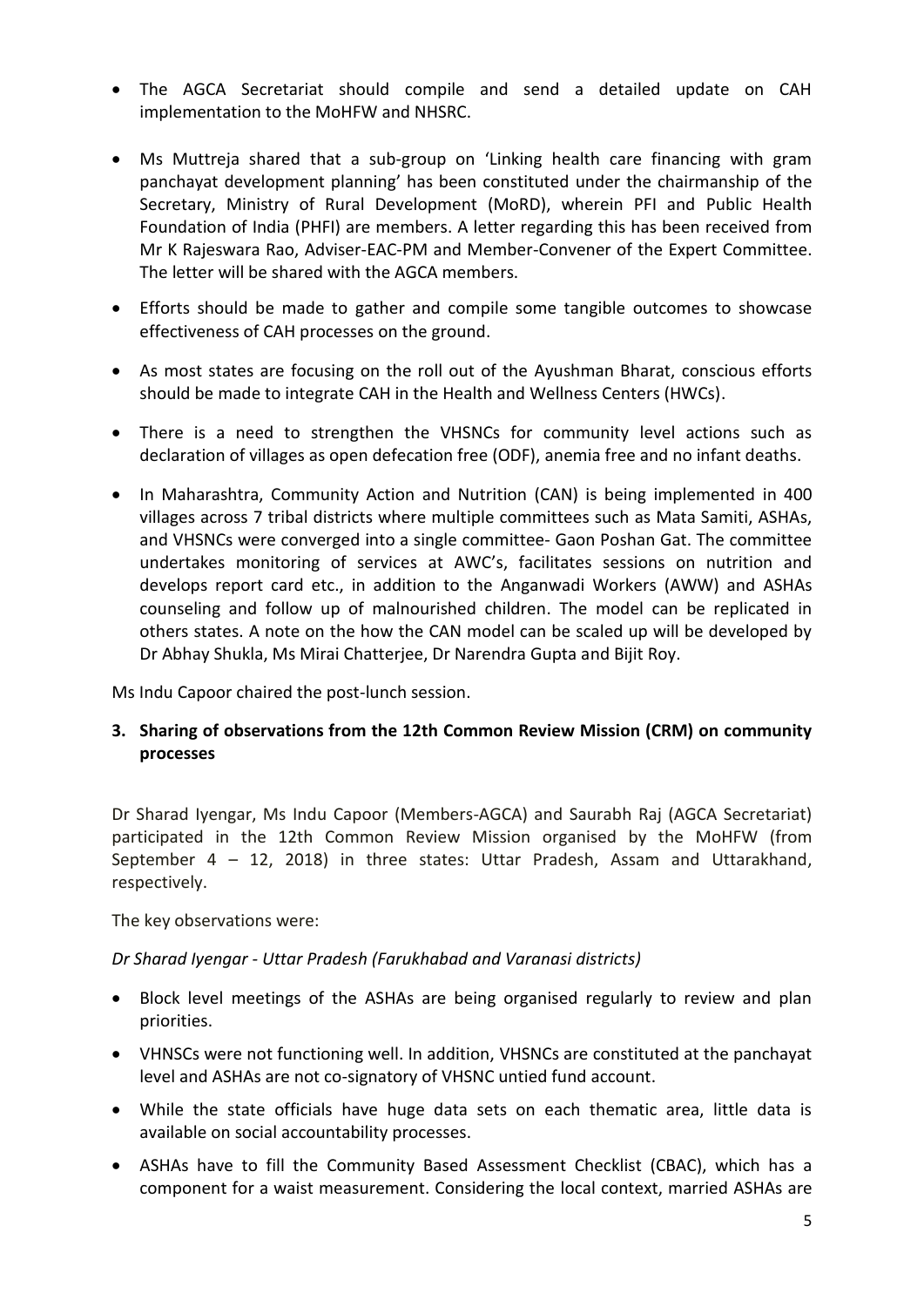find it difficult to take measurements of their father in law and other older male population. An alternate mechanism can be considered.

## *Ms Indu Capoor – Assam (Barpeta district)*

- Functioning of the VHSNCs were weak and members not aware of their roles and responsibilities.
- ASHAs are loaded with multiple interventions, without proper training and support to undertake their tasks.
- ASHAs were distributing iron folic acid and calcium tablets to pregnant women. There was counseling on family planning.
- There was poor coverage of services among minority groups. Cases of apathy and neglect by service providers were also observed.
- There was high absenteeism and vacancies of doctors and ANMs at the PHCs and SHCs. As a result, people are largely depending on private hospitals for their health needs.

#### *Saurabh Raj - Uttarakhand (Haridwar district)*

- VHSNC and MAS meetings are being organised on a regular basis in the district. This being monitored by the district and block level community mobilisers.
- Community members were quite aware of the VHSNC and had also participated in the community monitoring processes and PHC level Jan Samwad.
- There are delays in the disbursement of ASHA incentives- last disbursements were made in March 2018. In addition, medicine kits were replenished sometime back, after a duration of over 2 years.
- State has initiated a health insurance for all the ASHAs for an annual amount of Rs 2 lakh.
- RKSs meetings are being organised on a quarterly basis and untied funds are being utilized. However, separate Governing Body and Executive Committee are not constituted as per the MoHFW guidelines.
- Documentation of the RKS meeting minutes needs improvements. In addition, patient feedback should be collected and presented at the RKS meetings.

#### **4. Discussions on operational issues**

The group made the following points:

- Share detailed agenda of the National Consultation on CAH with AGCA members for inputs. In addition, Secretariat to finalise consultation date with Dr Manohar Agnani (Joint Secretary-Policy, MoHFW) scheduled in March 2019.
- Secretariat to develop and submit the next FY year proposal to the MoHFW by end of February, 2019.
- Secretariat to share details with members on interactions with the MoHFW and NHSRC on operational issues.

The meeting ended with a vote of thanks by Indu Capoor.